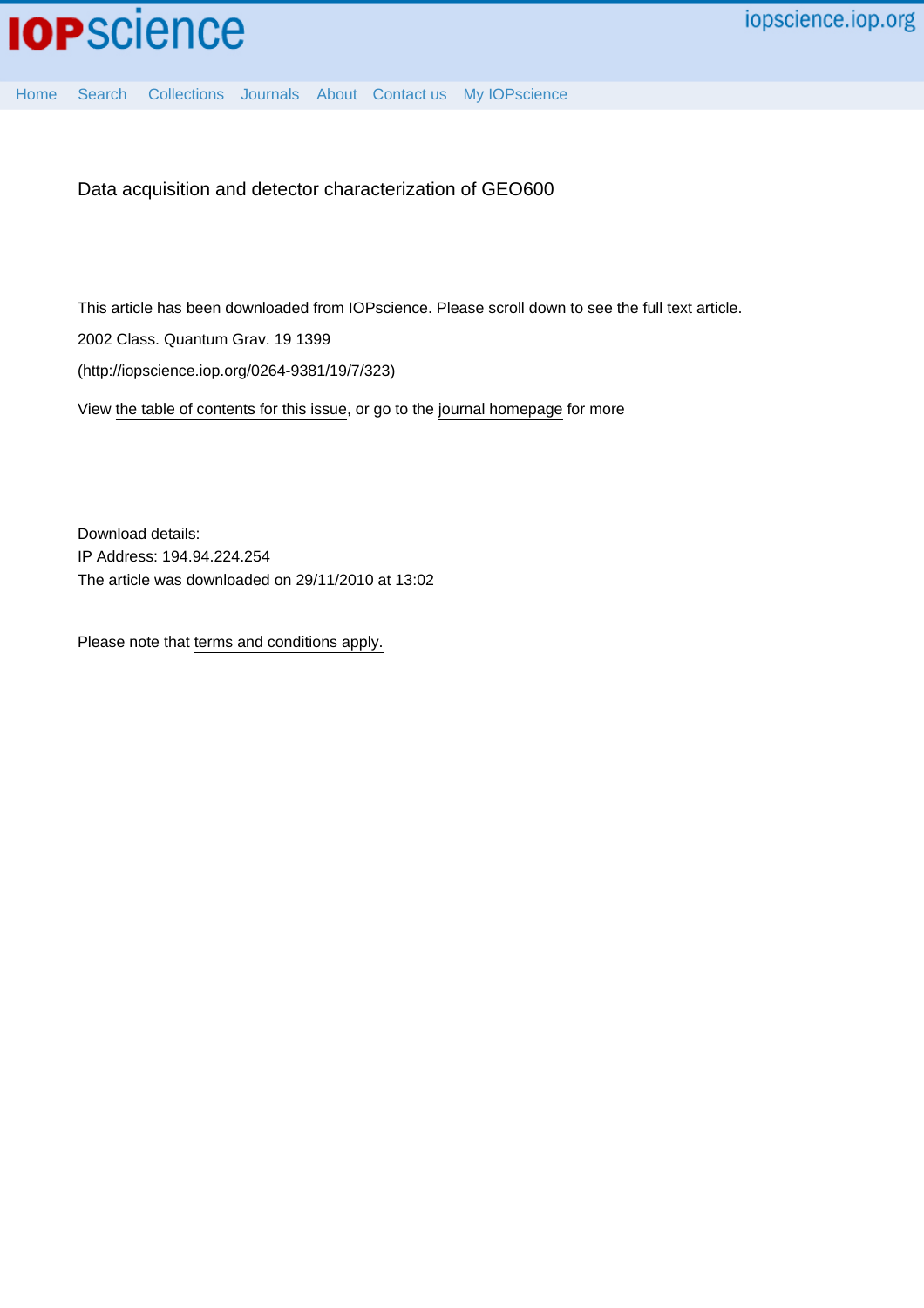Class. Quantum Grav. **19** (2002) 1399–1407 PII: S0264-9381(02)29392-2

# **Data acquisition and detector characterization of GEO600**

**K Kotter ¨** 1,2**, C Aulbert**<sup>5</sup> **, S Babak**<sup>4</sup> **, R Balasubramanian**<sup>4</sup> **, S Berukoff**<sup>5</sup> **, S Bose**<sup>5</sup> **, D Churches**<sup>4</sup> **, C N Colacino**1,2**, C Cutler**<sup>5</sup> **, K Danzmann**1,2**, R Davies**<sup>4</sup> **, R Dupuis**<sup>3</sup> **, A Freise**1,2**, H Grote**1,2**, G Heinzel**1,2**, M** Hewitson<sup>3</sup>, J Hough<sup>3</sup>, H Lück<sup>1,2</sup>, M Malec<sup>1,2</sup>, S D Mohanty<sup>5</sup>, **S Mukherjee**<sup>5</sup> **, S Nagano**1,2**, M A Papa**<sup>5</sup> **, D Robertson**<sup>3</sup> **, B S Sathyaprakash**<sup>4</sup> **, B F Schutz**<sup>5</sup> **, A M Sintes**<sup>5</sup> **, K A Strain**<sup>3</sup> **, I J Taylor**<sup>4</sup> **, A Vecchio**<sup>6</sup> **, H Ward**<sup>3</sup> **, U Weiland**1,2**, B Willke**1,2 **and G Woan**<sup>3</sup>

<sup>1</sup> Max-Planck-Institut für Gravitationsphysik, Albert-Einstein-Institut Hannover, Callinstr. 38, 30167, Hannover, Germany

 $2$  Institut für Atom- und Molekülphysik, Abteilung Spektroskopie, Callinstr. 38, 30167 Hannover, Germany

<sup>3</sup> Department of Physics and Astronomy, University of Glasgow, Glasgow G12 8QQ, UK

<sup>4</sup> Department of Physics and Astronomy, Cardiff University, Cardiff CF24 3YB, UK

 $^5$  Max-Planck-Institut für Gravitationsphysik, Albert-Einstein-Institut, Am Mühlenberg 1, 14476 Golm, Germany

<sup>6</sup> School of Physics and Astronomy, The University of Birmingham, Edgbaston, Birmingham, B15 2TT, UK

E-mail: kbk@mpq.mpg.de

Received 3 October 2001, in final form 2 November 2001 Published 11 March 2002 Online at [stacks.iop.org/CQG/19/1399](http://stacks.iop.org/cq/19/1399)

## **Abstract**

The data acquisition system of the gravitational wave detector GEO600 is recording the first data now. Data from detector subsystems and environmental channels are being acquired. The data acquisition system is described and first results from the detector characterization work are being presented. We analysed environmental influences on the detector to determine noise propagation through the detector. Long-term monitoring allowed us to see long-timescale drifts in subsystems.

PACS numbers: 0480N, 9555Y, 9365

(Some figures in this article are in colour only in the electronic version)

# **1. Introduction**

Detector characterization (DC) of the gravitational wave detector GEO600 [1] is a collaborative work of experimentalists and theorists joined in the *GEO600 DC group*. 7

<sup>7</sup> http://www.aei-potsdam.mpg.de/sintes/GEO DC/

0264-9381/02/071399+09\$30.00 © 2002 IOP Publishing Ltd Printed in the UK 1399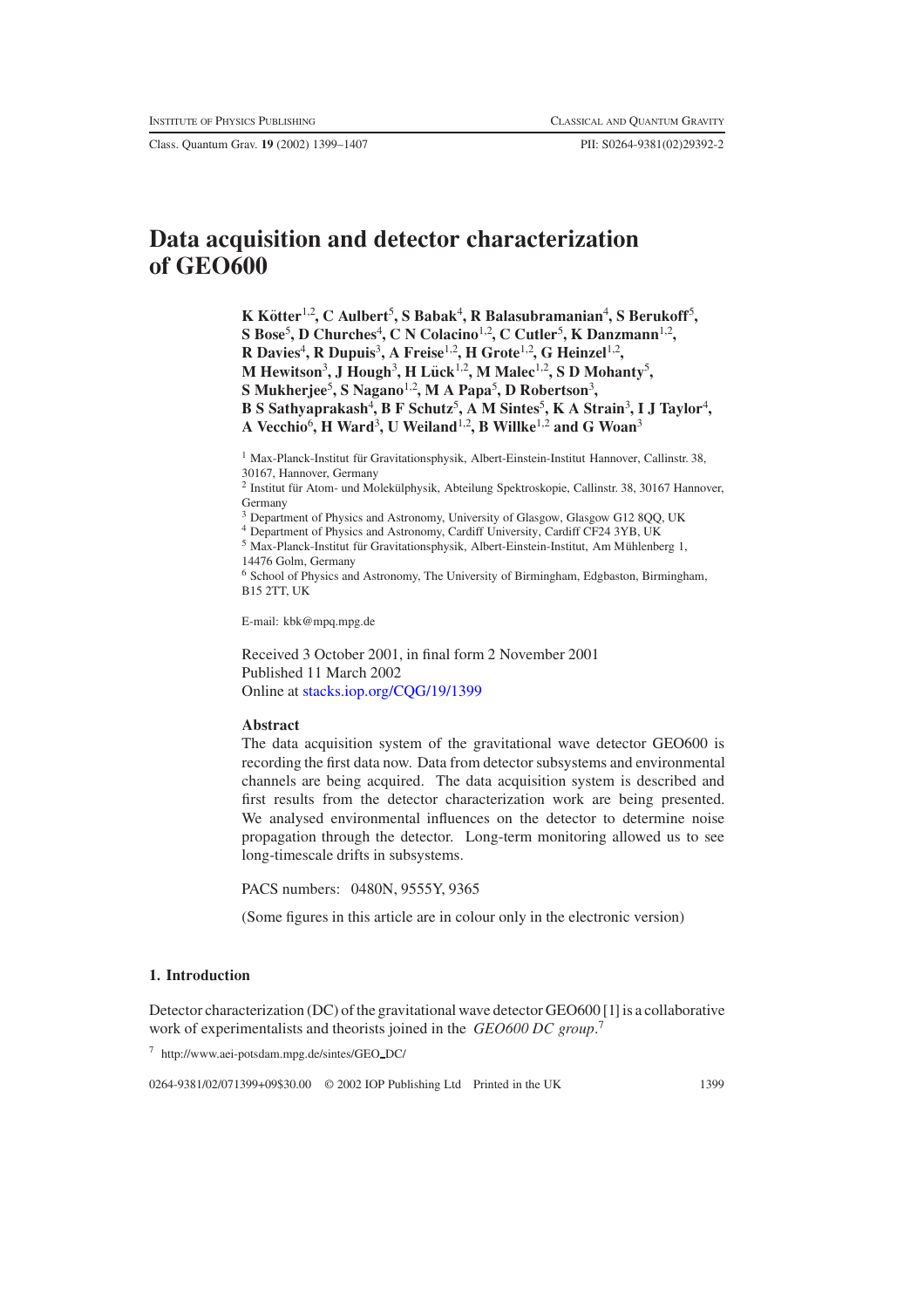The characterization of GEO600 consists of two phases. In the first phase the goal is to improve the detector performance and bring it to the design sensitivity. It is necessary to identify noise sources and to track down transients in the detector's signals. The primary way of achieving this is the analysis of data from the detector. We are interested in the entire bandwidth of the detector output and not just in the band that is searched for gravitational wave signals. In the second phase we will have to determine thresholds for environmental disturbances to provide vetoes for data analysis. The periods of time where external disturbances dominate the detector output will have to be marked in the recorded data so that they will be ignored in search algorithms for gravitational waves. For this task we have to gain a detailed knowledge of noise propagation in the detector. Detector data and environmental data will be analysed with the aim of generating qualitative and quantitative information about various aspects of system performance, e.g., to investigate sources of lock losses, quantify correlations between different channels, quantify the stability of the data, characterize line noise or look for impulses, bursts and chirp type events that contribute to non-Gaussianity. Based on the experience gained in the understanding of the detector, the so-called *detector characterization robot* (DCR) [2] will be developed to produce well characterized data. For its design several sophisticated tools are being developed [3]. DCR will be a reliable and efficient automated system that will keep track of a variety of parameters in all relevant data channels and detect changes, e.g., transients in the data, changes in power spectral density of a channel or changes in the transfer function between channels. DCR will generate a variety of summary information in order to support future data mining tasks (e.g., to get vetoes). A MySQL database will store the large amount of information produced by the DCR.

The DC group is responsible for generating data that are as free of unwanted instrumental artefacts as possible without compromising detectability of astrophysical signals. Further data conditioning may be required depending on the type of astrophysical signal one is looking for. After filtering through astrophysical signal detection algorithms we will be involved intimately with establishing a confidence level for candidate signals.

The next section will describe the data acquisition system that will gather the data required for this work.

## **2. GEO600 data acquisition system**

The experimental components of GEO600 are installed in three different buildings: the central station and the two endstations to the north and east of the central building. While detector data are only acquired in the central station, environmental monitoring data are recorded in all three buildings. All data channels from the computer supervised detector control system, such as the position and alignment control signals of mirrors, the light power on photodiodes, etc will also be recorded. You can see an overview of all available data acquisition channels in figure [1.](#page-3-0)

To identify how external disturbances couple into the detector output, a number of environmental sensors were installed in these buildings.

Magnetic and electric fields can couple in the electronic hardware and in the actuators used for controlling the mirror positions of the interferometer. Therefore we installed sensors to monitor these fields. We also have seismic sensors in place to record the motion of the ground. Wind speed and wind direction sensors gather data about weather conditions that could lead to an enhanced level of vibrations acting on the interferometer. Microphones are installed in the cleanrooms close to the vacuum tanks and on the tanks themselves. Acoustic signals could couple to the tanks and mirrors, so they are also a potential source of disturbance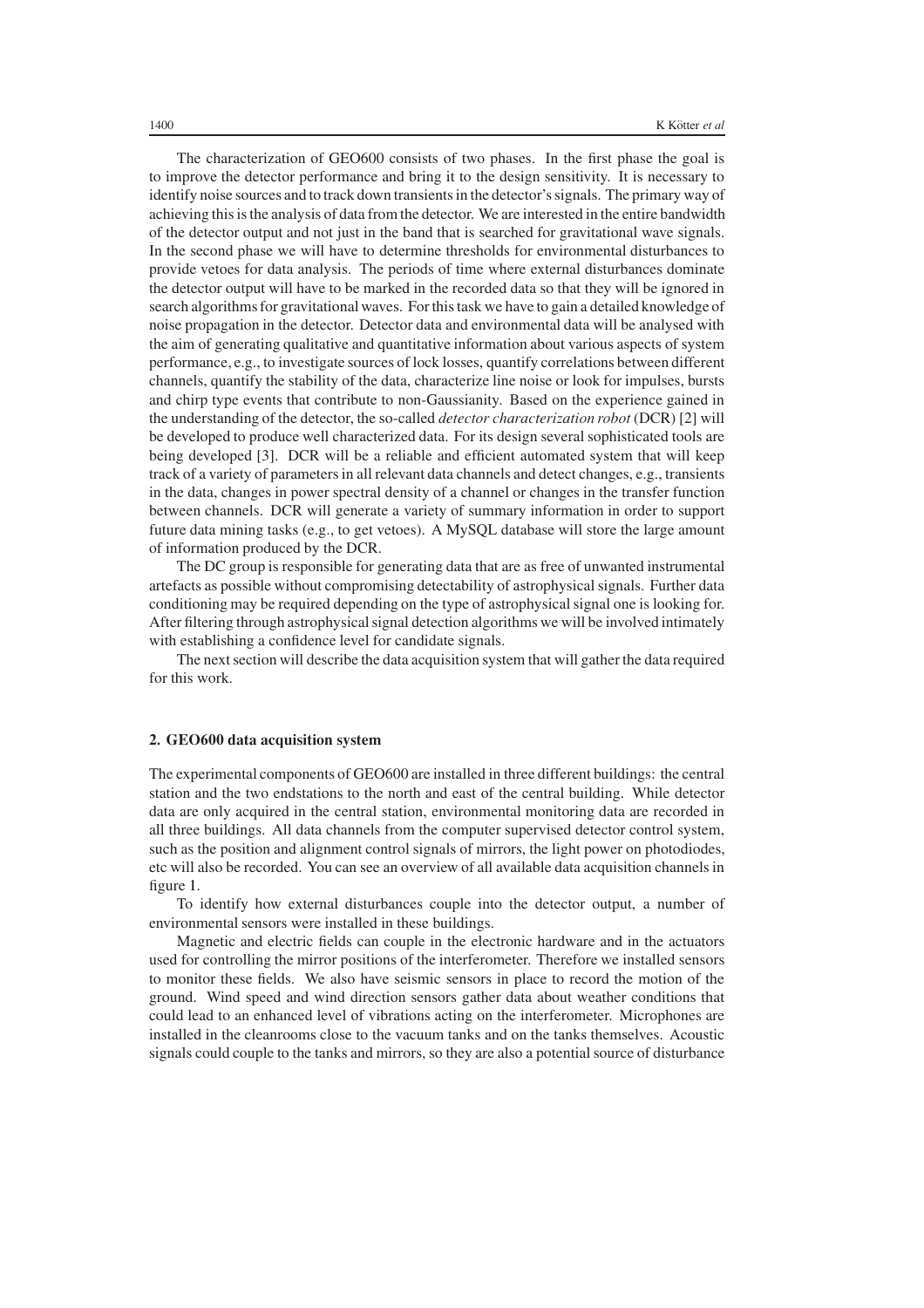

**Figure 1.** Channels of the GEO600 data acquisition system (DAQS).

<span id="page-3-0"></span>

**Figure 2.** Schematic of the GEO600 DAQS.

<span id="page-3-1"></span>to the detector. Changes in temperature, surrounding air pressure and vacuum pressure inside the tanks can lead to slow drifts that will show up in the interferometer output signal, so we are monitoring these environmental influences as well. Though all the control, monitoring and data acquisition electronics is protected from power line noise by uninterruptible power supplies (UPS) that regenerate the 50 Hz*/*230 V voltage from the incoming line, we are monitoring the supply voltage for any spikes or glitches.

At the current stage detector data are acquired from the mode cleaner only. We can monitor the error point signals showing length fluctuations of the two mode cleaner cavities and the control signal generated from the error point signal of the first cavity that is used to lock the laser frequency to the cavity length [8].

To acquire, store and analyse all these data, a sophisticated data acquisition system is required that is capable of handling a data rate of up to 1 Mbyte s<sup> $-1$ </sup> and also allows easy access to both stored and real-time data.

An overview of the components of the DAQ system is given in figure [2.](#page-3-1) The data are acquired by analogue-to-digital converter (ADC) boards installed in a VME-crate. These crates are called DCUs (data collecting units). Further processing is done by a software tool called 'datacollector'. The configuration of the system (channel names, sampling rates, etc) is stored in a database that can be accessed with a web browser via an HTTP-Interface. After the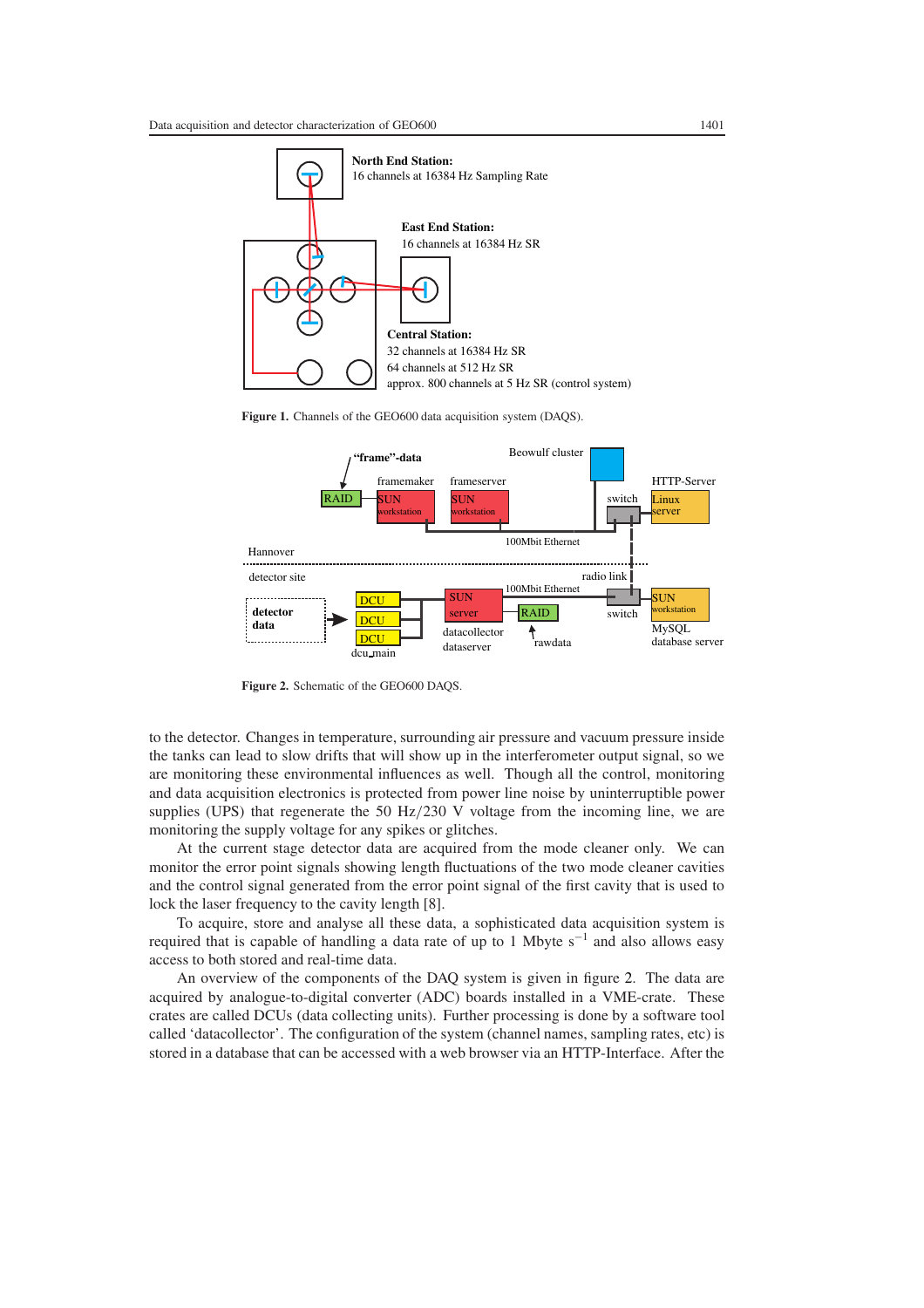

**Figure 3.** Seismic noise transient in a seismometer signal.

<span id="page-4-0"></span>datacollector wrote the data in a preliminary format on a disk array (RAID) these data are then accessed by the 'framemaker' software that converts them into the final storage format called 'frames'. This is a standard data format [4] also used by the gravitational wave detectors LIGO and VIRGO. An automated first analysis step is performed on the data by software running on a Beowulf cluster. Data access is provided by the 'dataserver' and 'frameserver' software that can deliver data chunks over the network on request.

## **3. Results**

In this section first results from detector characterization work are presented.

#### *3.1. Seismic noise spectrum*

To decouple the seismic motion of the ground from the interferometer optics, a sophisticated suspension system [7] is employed in GEO600. As a result the detector sensitivity is limited by seismic noise acting on the mirrors only for frequencies below 40 Hz. But still seismic transients can couple to the mirrors and disturb the measurement.

In figure [3](#page-4-0) we can see a spectrogram of a seismometer signal recorded over one minute. At  $t = 40$  s and  $t = 45$  s transients are visible. They show up as a vertical line in the spectrogram. The transients were generated on purpose by jumping in the central building. Figure [4](#page-5-0) illustrates that the seismic motion generated in this event coupled into the mirror motion of the GEO600 mode cleaner cavity. The signal displayed is the feedback going from the mode cleaner cavity length control system to the master laser frequency actuator. It is generated by a Pound–Drever–Hall [5, 6] set-up and is a measure of the relative mirror positions of the mode cleaner cavity.

The transients are clearly visible in this signal. Horizontal lines in the spectrogram starting at the time of the disturbance mark resonances that were excited by this event. The strong horizontal line at 30 Hz is one of the the vertical bounce modes of the mirror suspension.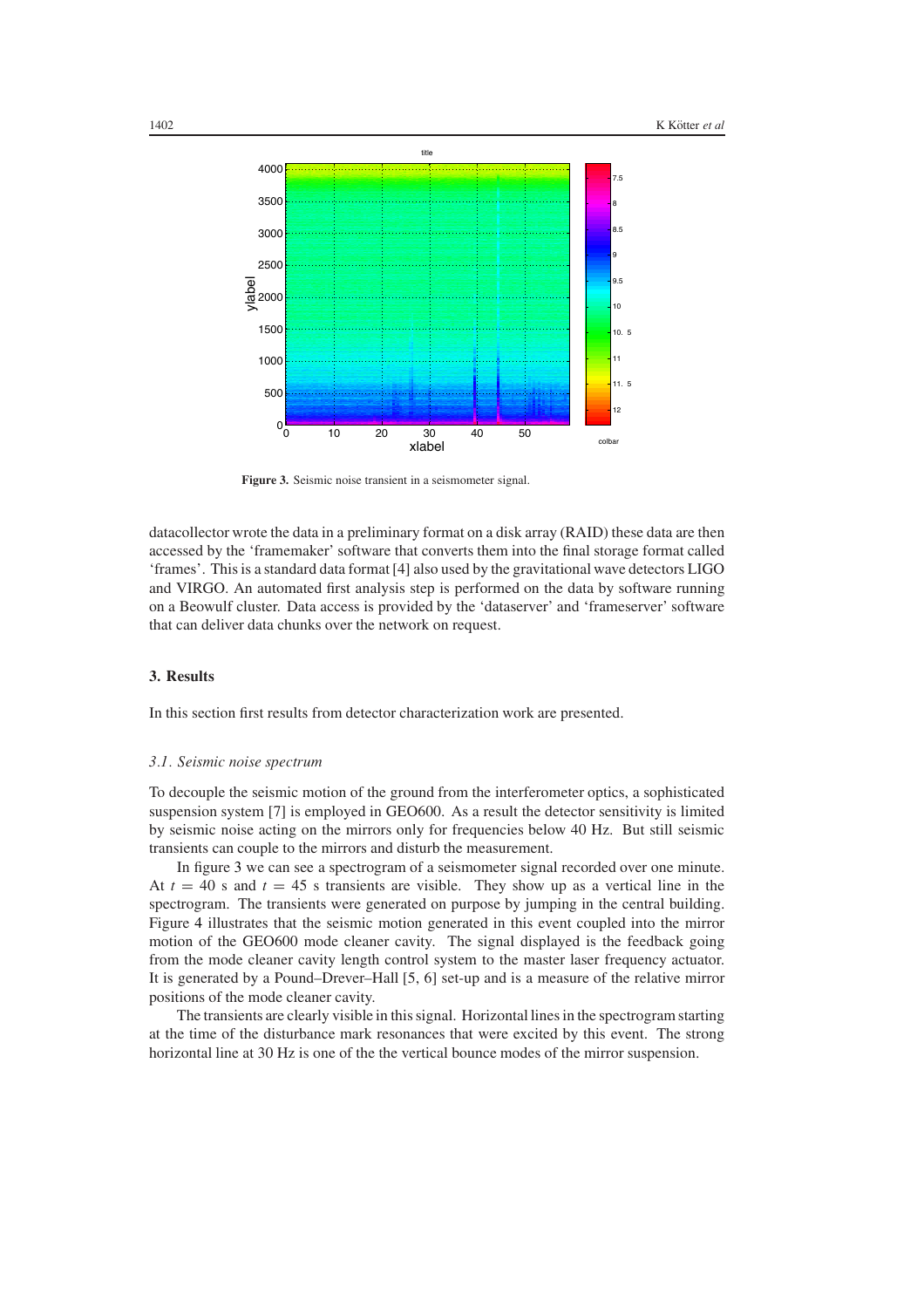

**Figure 4.** Seismic noise transient in the laser feedback signal (same timescale as in figure [3\)](#page-4-0).

<span id="page-5-0"></span>

**Figure 5.** Seismic noise spectra from GEO600 detector site.

<span id="page-5-1"></span>To estimate the disturbances on the mode cleaner mirrors caused by seismic motion acting on the detector set-up, measurements of the seismic noise level of the ground have been performed. Commercial motion sensors manufactured by the company *MARK Products* were used.

In figure [5](#page-5-1) the linear spectral density of the displacement in vertical direction is displayed. The thin line is the general shape of seismic motion that is similar at many places all over the world: below 10 Hz the linear spectral density has values of about 10−<sup>9</sup> m Hz−1*/*<sup>2</sup> and above 10 Hz it rolls off proportional to  $f^{-2}$ . You can see from the two measurements that the low-frequency contribution of the seismic noise is strongly enhanced by vehicles moving close to the detector site.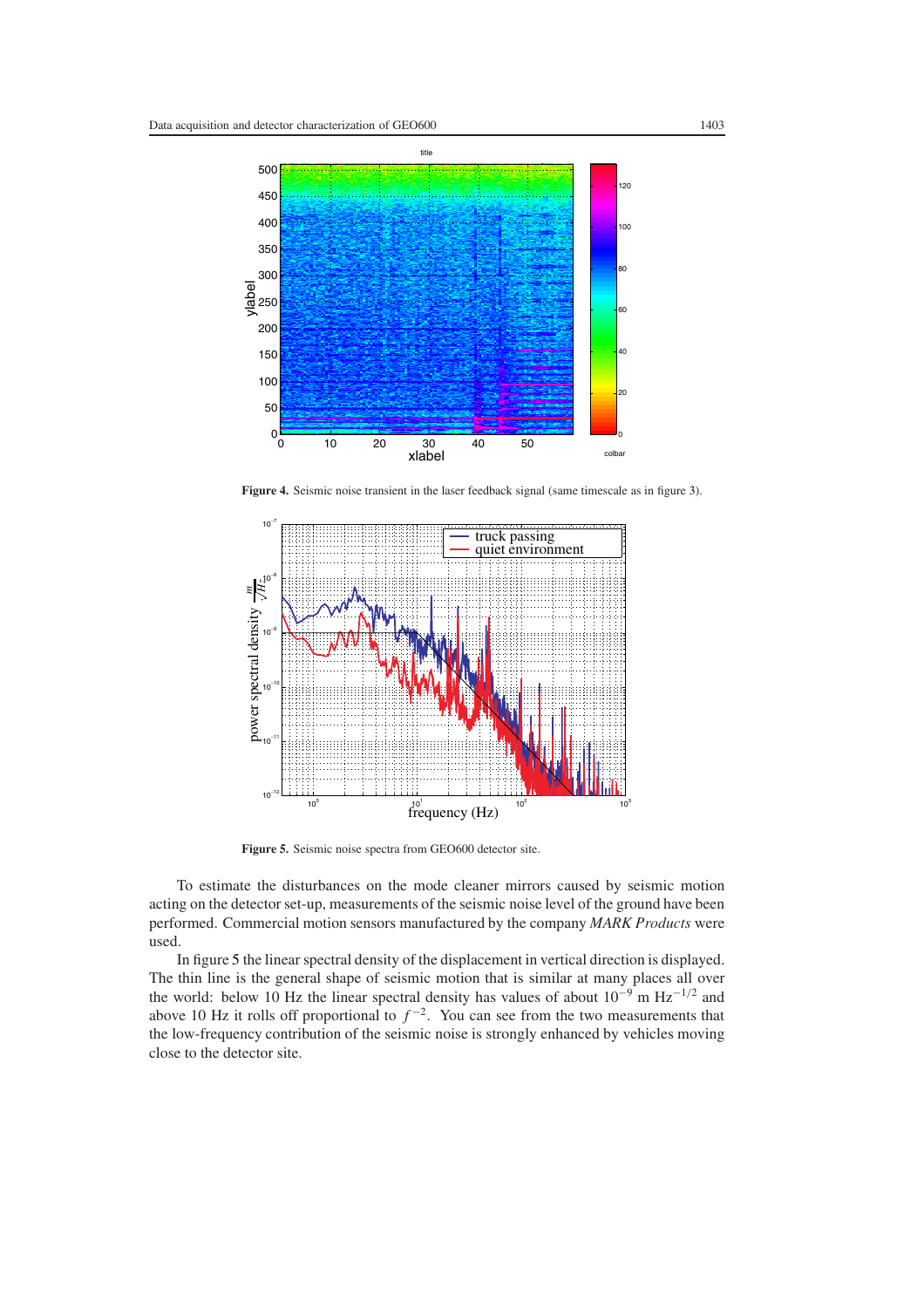

**Figure 6.** Coherence function between seismic noise and laser feedback signal.

<span id="page-6-0"></span>To find out whether there are frequency ranges where the mirror motion is dominated by seismic excitation, we computed a coherence function of the seismic noise and the laser feedback signal from a 10 min stretch of data (see figure [6\)](#page-6-0). The coherence function  $C_{xy}(f)$ of two time series  $x(t)$  and  $y(t)$  is a measure of correlation between the two functions and it can have values between 0 (no correlation between  $x(t)$  and  $y(t)$ ) and 1 ( $x(t)$  completely determined by  $y(t)$ ).

At frequencies that are multiples of 50 Hz both signals from the seismometer and the laser feedback have large electronic noise contributions due to pick up from the power lines. Therefore, the coherence function has very high values for those frequencies.

Apart from these values the coherence is only significantly higher than zero for frequencies lower than 40 Hz. So we can assume that the suspension of the mode cleaner mirrors provides sufficient decoupling from the ground motion for frequencies higher than 40 Hz at least for linear coupling of the noise. Investigations into non-linear coupling that would upconvert the noise still need to be done.

#### *3.2. Electromagnetic interference*

To control the position and alignment of the interferometer mirrors in the GEO600 set-up, we use actuators consisting of a magnet–coil pair. Three of these actuators are acting on each mass from which the mirrors are suspended. As a consequence fluctuations of the environmental magnetic field can couple into the position of the mirrors. These environmental magnetic fields can be of both natural (earth's magnetic field) and man-made origin (current flow in cables, etc). Magnetic field sensors are installed to record changes in the magnetic field and to deliver data to check correlations between interferometer output and magnetic field changes.

In figure [7](#page-7-0) you can see a spectrogram of magnetometer data recorded during a thunderstorm. At  $t = 12$  s a lightning strike was observed. This event is clearly visible in the magnetometer data.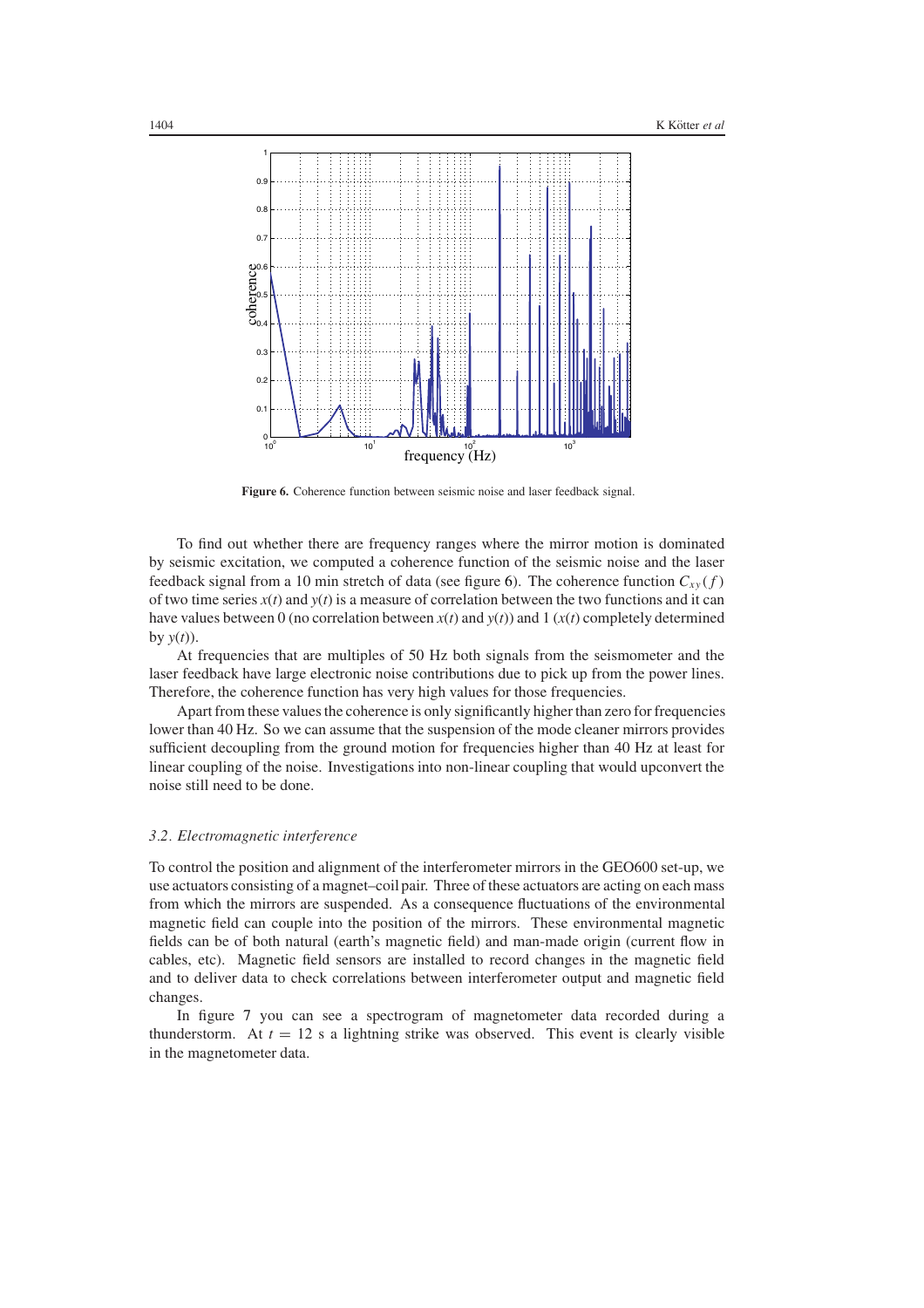

Figure 7. Lightning seen in magnetometer channel.

<span id="page-7-0"></span>

**Figure 8.** Coherence function of the gradient of the magnetic field and laser feedback signal.

<span id="page-7-1"></span>To check whether the magnetic field fluctuations dominate the movement of the mode cleaner mirrors, the coherence of the magnetic field gradient and the laser feedback signal has been computed (see figure [8\)](#page-7-1). The coherence function has high values for frequencies that are multiples of 50 Hz. As already explained earlier this is a consequence of electronic pickup from the electromagnetic field emitted by the power lines. The high coherence value at 0 Hz is due to a DC offset on the sensor output. At 31 Hz there is a small peak in the function. The reason for this could not yet be determined. For all other frequencies the coherence value is low and therefore disturbances caused by magnetic field fluctuations are not dominating the mirror motion.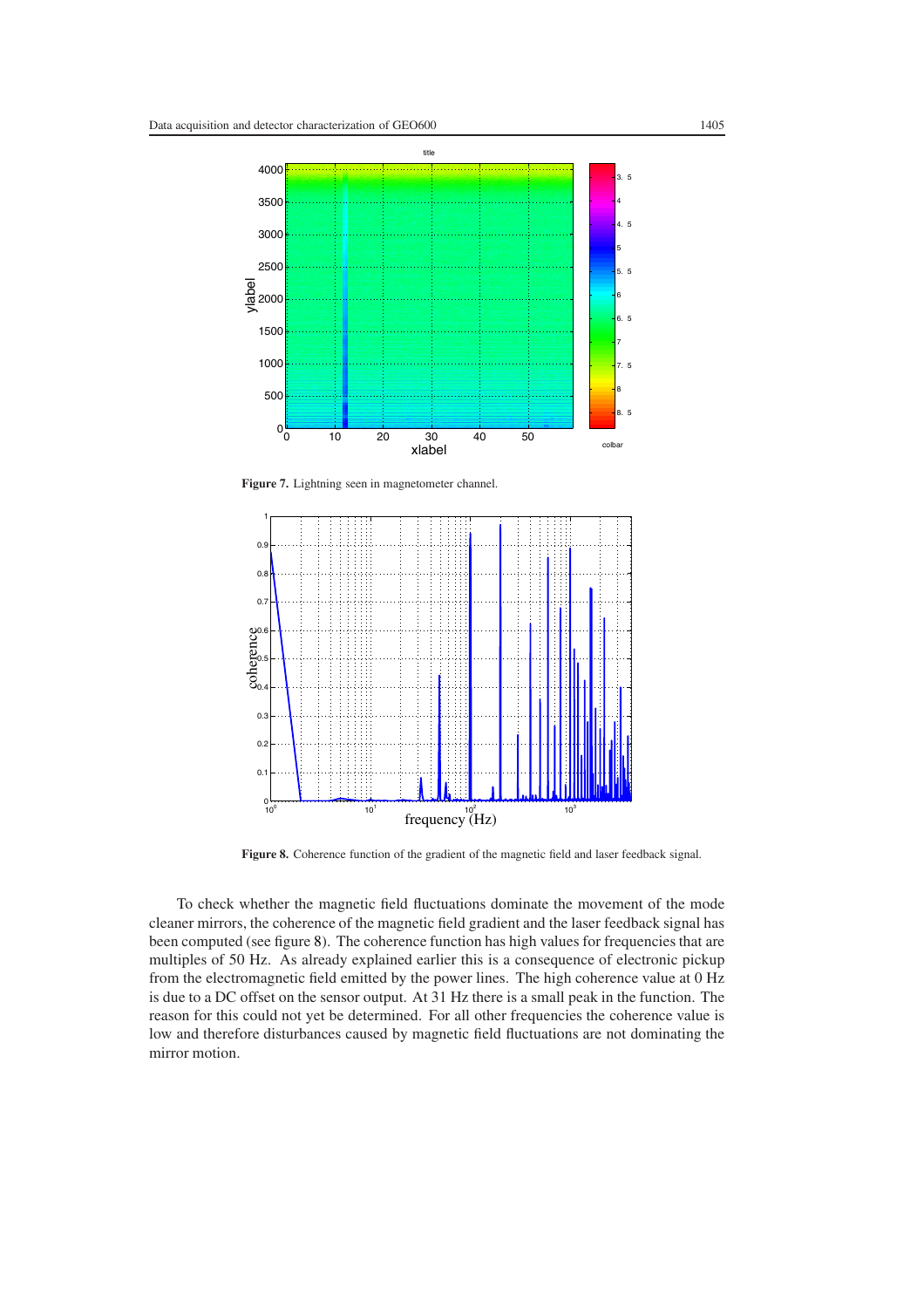

**Figure 9.** Temperature induced drifts in laser feedback signals.

## <span id="page-8-0"></span>*3.3. Temperature induced drifts*

The measurement displayed in figure [9](#page-8-0) was made to analyse the long-term behaviour of the laser feedback signals. The master laser feedback keeps the laser locked on the mode cleaner cavity resonance while the slave laser feedback is used to injection lock the high power slave laser on the master laser frequency.

Both signals show a structure that has a period length of about 11 min. This periodic signal is also present in data from the temperature sensor close to the optical bench where the laser system is installed. It turned out that the air conditioning unit in the cleanroom close to the laser set-up is switched on and back off by its controller with a period length of 11 min. Therefore, this structure in the feedback signal of the lasers can be linked to thermal expansion of the resonators that has to be compensated by the control loops.

Apart from this effect we can see a drift on a longer timescale which is not common in the two feedback signals between  $t = 261$  h and  $t = 266$  h. This can be caused by slow changes in the air pressure, which will only act on the slave laser due to its air-filled cavity whose optical length depends on the refractive index of the air inside. The master laser is not affected since it is an all solid-state laser with a Nd:YAG crystal as a resonator. The common drift between  $t = 267$  h and  $t = 271$  h indicates a change in the mode cleaner frequency induced by an external disturbance changing its length. The control loops force both lasers to follow this disturbance.

These investigations are only a first step in understanding the subsystems of the detector. In the near future we are planning to extend our analysis of the interferometer output signal.

## **Acknowledgments**

The authors thank *PPARC*, *BMBF* and *Land Niedersachsen* (the state of Lower Saxony) for their financial support.